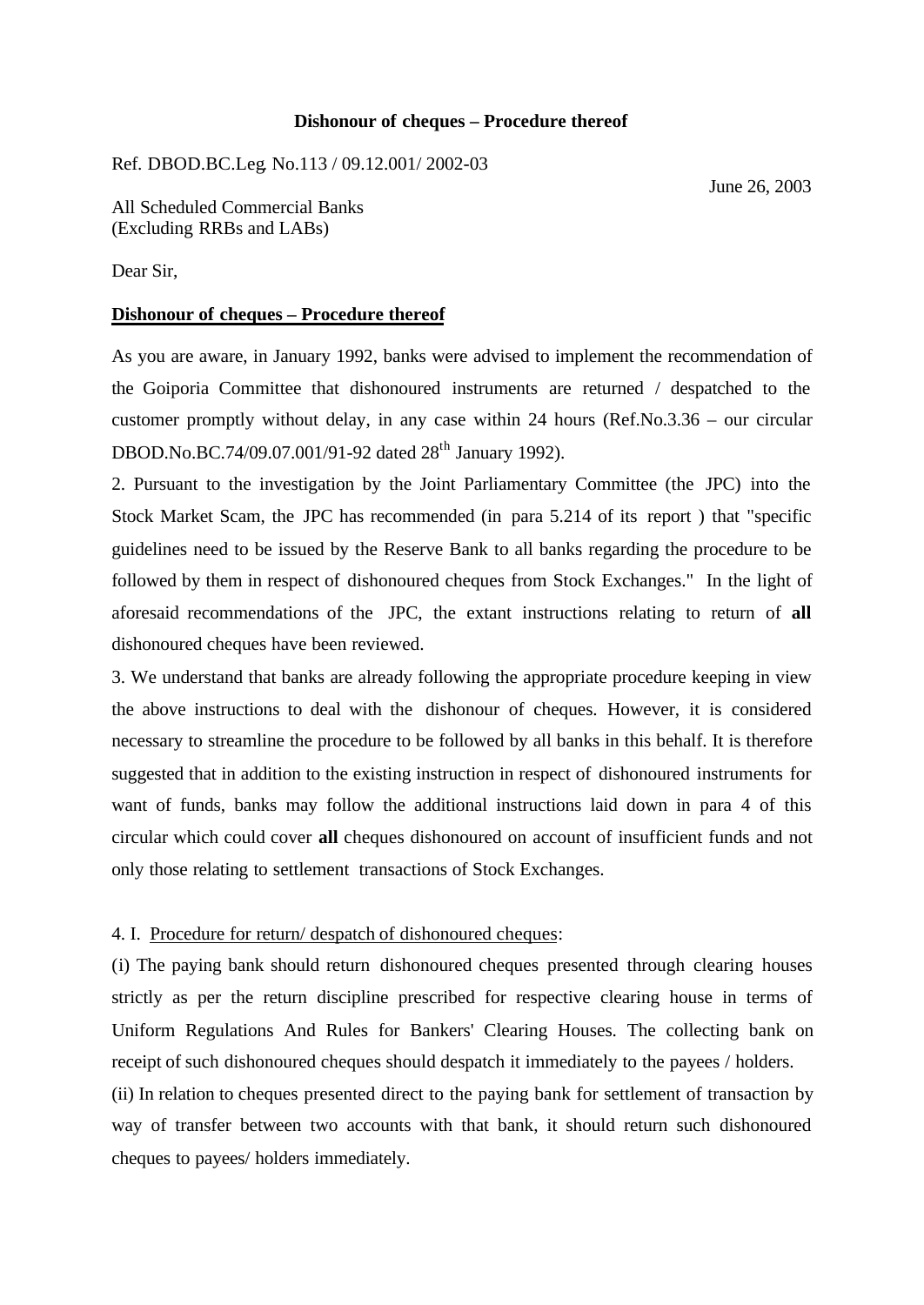(iii) Cheques dishonoured for want of funds in respect of all accounts should be returned along with a memo indicating therein the reason for dishonour as "insufficient funds."

# 4.II Information on dishonoured cheques:

(i)Data in respect of each dishonoured cheque for amount of Rs.1 crore and above should be made part of bank's MIS on constituents and concerned branches should report such data to their respective controlling office / Head Office.

(ii)Data in respect of cheques drawn in favour of stock exchanges and dishonoured should be consolidated separately by banks irrespective of the value of such cheques as a part of their MIS relating to broker entities, and be reported to their respective Head Offices / Central Offices.

### 4.III Dealing with incidence of frequent dishonour:

(i) With a view to enforce financial discipline among the customers, banks should introduce a condition for operation of accounts with cheque facility that in the event of dishonour of a cheque valuing rupees one crore and above drawn on a particular account of the drawer on four occasions during the financial year for want of sufficient funds in the account, no fresh cheque book would be issued. Also, the bank may consider closing current account at its discretion. However, in respect of advances accounts such as cash credit account, overdraft account, the need for continuance or otherwise of these credit facilities and the cheque facility relating to these accounts should be reviewed by appropriate authority higher than the sanctioning authority.

(ii)For the purposes of introduction of the condition mentioned at (i) above in relation to operation of the existing accounts, banks may, at the time of issuing new cheque book, issue a letter advising the constituents of the new condition.

(iii) If a cheque is dishonoured for a third time on a particular account of the drawer during the financial year, banks should issue a cautionary advice to the concerned constituent drawing his attention to aforesaid condition and consequential stoppage of cheque facility in the event of cheque being dishonoured on fourth occasion on the same account during the financial year. Similar cautionary advice may be issued if a bank intends to close the account. 4.IV General:

(i) For the purpose of adducing evidence to prove the fact of dishonour of cheque on behalf of a complainant (i.e. payee / holder of a dishonoured cheque) in any proceeding relating to dishonoured cheque before a court, consumer forum or any other competent authority, banks should extend full co-operation, and should furnish him/her documentary proof of fact of dishonour of cheques.